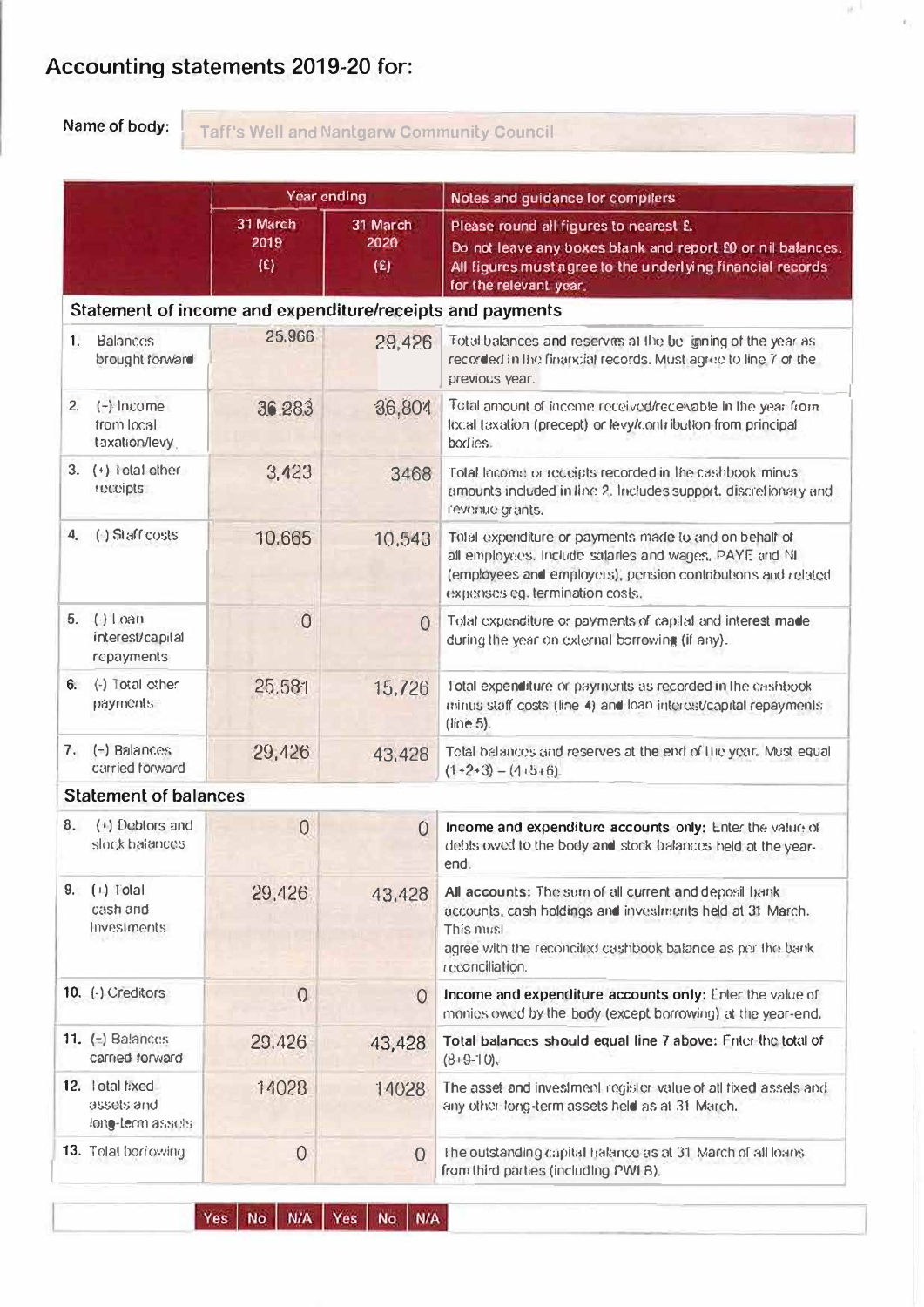| 14. Trust funds<br>disclosure note |  |  |  |  |  |
|------------------------------------|--|--|--|--|--|
|------------------------------------|--|--|--|--|--|

 $\overline{\nu}$ 

ł,

The body acts as sole trustee for and is responsible for<br>managing (a) trust fund(s)/assets (readers should note that the<br>figures above do not include any trust transactions).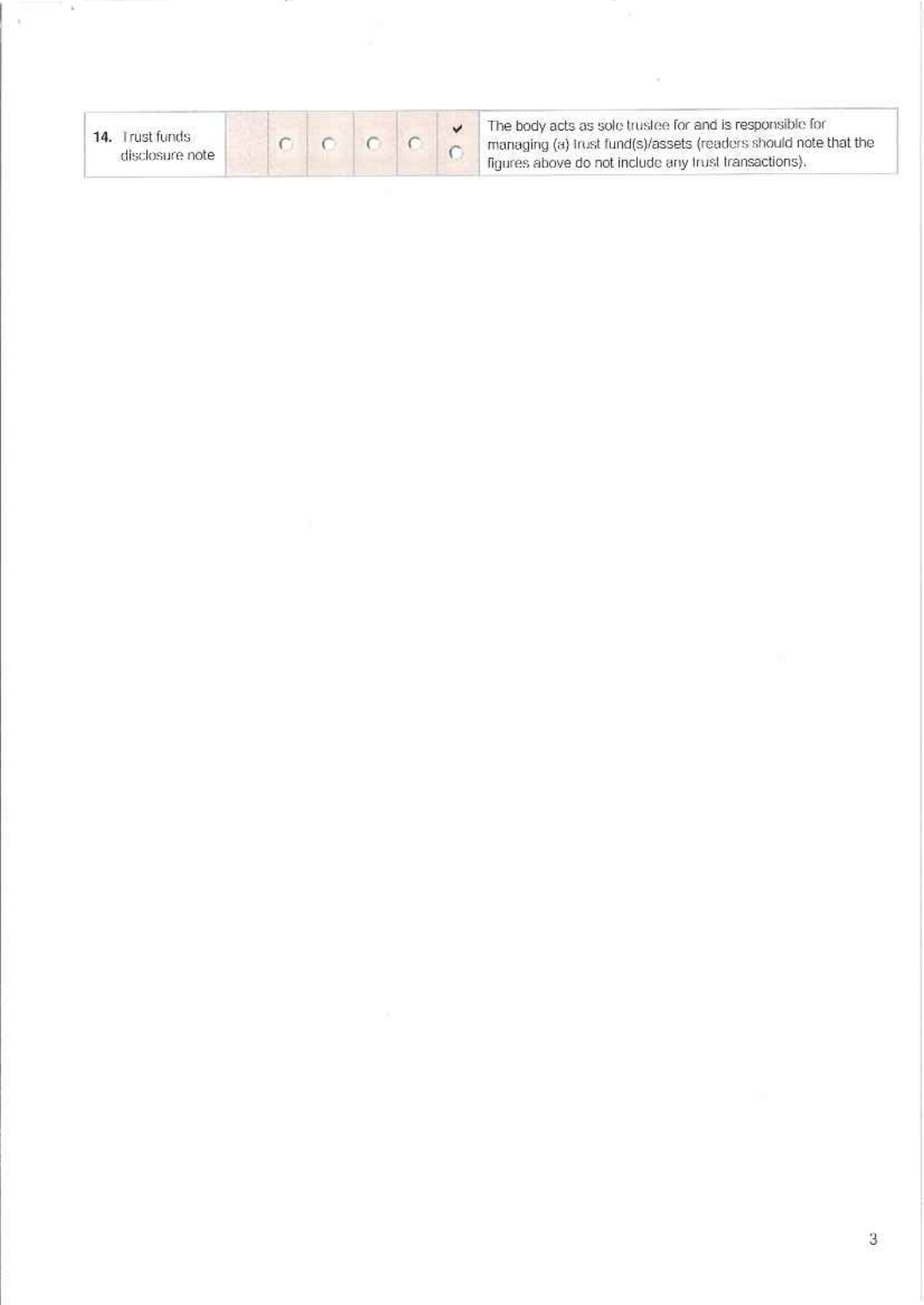# Annual Governance Statement (Part 1)

We acknowledge as the members of the Council, our responsibility for ensuring that there is a sound system of internal control, including the preparation of the accounting statements. We confirm, to the best of our knowledge and belief, with respect to the accounting statements for the year ended 31 March 2020, that:

|    |                                                                                                                                                                                                                                                                                                                | Agreed?    |                 | 'YES' means that the                                                                                                                                                       | PG Ref   |  |
|----|----------------------------------------------------------------------------------------------------------------------------------------------------------------------------------------------------------------------------------------------------------------------------------------------------------------|------------|-----------------|----------------------------------------------------------------------------------------------------------------------------------------------------------------------------|----------|--|
|    |                                                                                                                                                                                                                                                                                                                | <b>Yes</b> | No <sup>*</sup> | zou tell/Bornoktion militees                                                                                                                                               |          |  |
|    | 1. We have put in place arrangements for:<br>effective financial management during the year;<br>۰<br>and<br>the preparation and approval of the accounting<br>$\bullet$<br>statements.                                                                                                                         | v          |                 | Properly sets its budget and<br>manages its money and prepares<br>and approves its accounting<br>statements as prescribed by law.                                          | 6, 12    |  |
|    | 2. We have maintained an adequate system of internal<br>control, including measures designed to prevent<br>and detect fraud and corruption, and reviewed its<br>effectiveness.                                                                                                                                 |            |                 | Made proper arrangements<br>and accepted responsibility for<br>safeguarding the public money<br>and resources in its charge.                                               | 6, 7     |  |
|    | 3. We have taken all reasonable steps to assure<br>ourselves that there are no matters of actual or<br>potential non-compliance with laws, regulations and<br>codes of practice that could have a significant<br>financial effect on the ability of the Council to<br>conduct its business or on its finances. |            |                 | Has only done things that it has<br>the legal power to do and has<br>conformed to codes of practice and<br>standards in the way it has done so.                            | 6        |  |
|    | 4. We have provided proper opportunity for the<br>exercise of electors' rights in accordance with the<br>requirements of the Accounts and Audit (Wales)<br>Regulations 2014.                                                                                                                                   | ✓          |                 | Has given all persons interested<br>the opportunity to inspect the body's<br>accounts as set out in the notice of<br>audit.                                                | 6, 23    |  |
| 5. | We have carried out an assessment of the risks<br>facing the COUNCI and taken appropriate steps to<br>manage those risks, including the introduction of<br>internal controls and/or external insurance cover<br>where required.                                                                                | v          |                 | Considered the financial and other<br>risks it faces in the operation of<br>the body and has dealt with them<br>properly.                                                  | 6,9      |  |
|    | 6. We have maintained an adequate and effective<br>system of internal audit of the accounting records<br>and control systems throughout the year and have<br>received a report from the internal auditor.                                                                                                      |            |                 | Arranged for a competent person,<br>independent of the financial controls.<br>and procedures, to give an objective<br>view on whether these meet the<br>needs of the body. | 6, 8     |  |
|    | 7. We have considered whether any litigation,<br>liabilities or commitments, events or transactions,<br>occurring either during or after the year end, have a<br>financial impact on the COUNCIL and, where<br>appropriate, have included them on the accounting<br>statements.                                |            |                 | Disclosed everything it should have<br>about its business during the year<br>including events taking place after<br>the year-end if relevant.                              | $6-$     |  |
| 8. | We have taken appropriate action on all matters<br>raised in previous reports from internal and external<br>audit.                                                                                                                                                                                             | v          |                 | Considered and taken<br>appropriate action to address<br>issues/weaknesses brought to its<br>attention by both the internal and<br>external auditors.                      | 6, 8, 23 |  |
|    | 9. Trust funds - in our capacity as trustee, we have:<br>discharged our responsibility in relation to the                                                                                                                                                                                                      | Yes<br>No  | N/A             | Has met all of its responsibilities<br>where it is a sole managing trustee.                                                                                                | 3, 6     |  |

discharged our responsibility in relation to the ۰ accountability for the fund(s) including financial

| N/A | Has met all of its responsibl |
|-----|-------------------------------|
|     | where it is a sole managing   |
|     | of a local trust or trusts.   |

Ÿ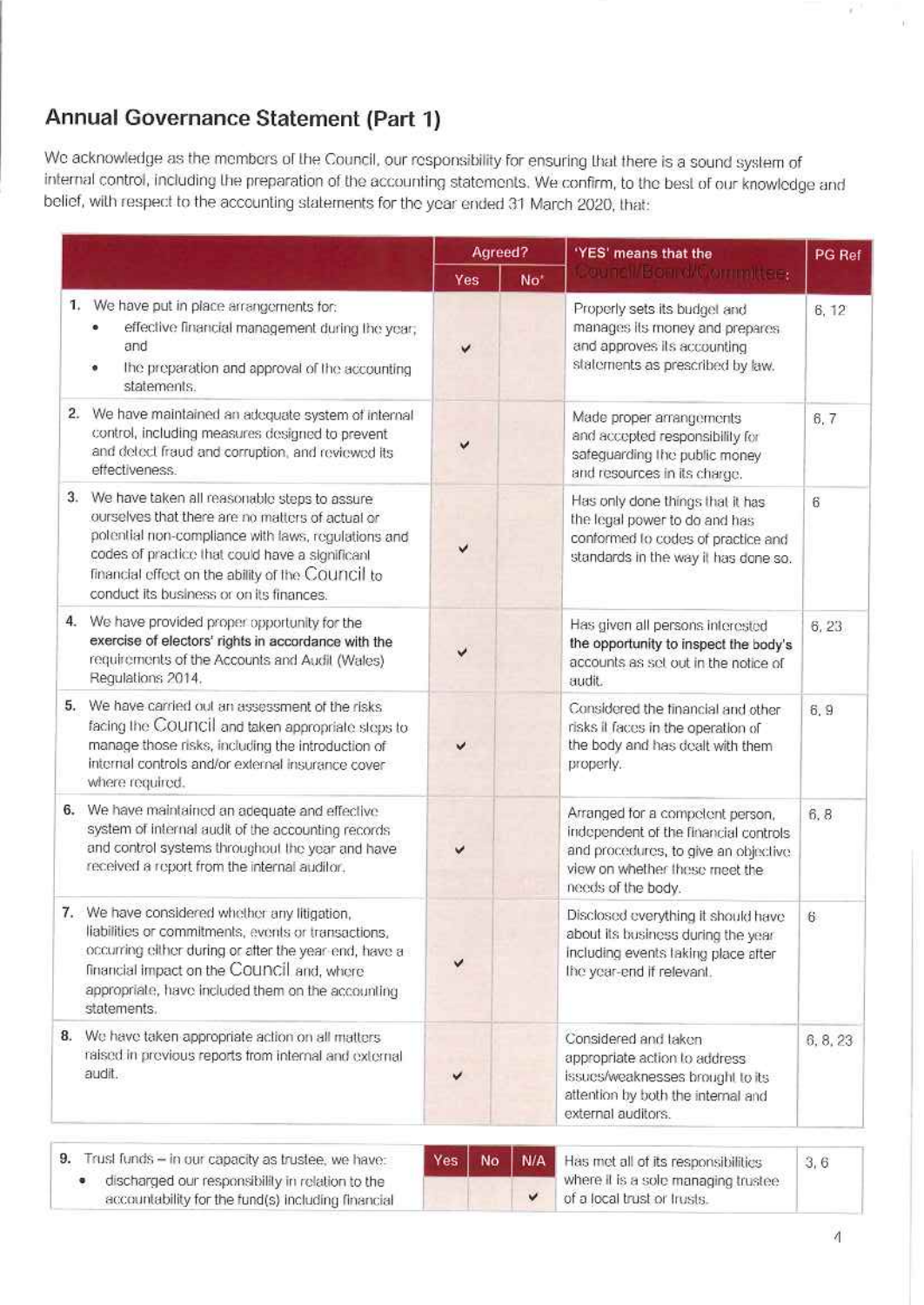| reporting and, if required, independent                      |  |
|--------------------------------------------------------------|--|
| the company's company's programs to<br>examination or audit. |  |

\* Please provide explanations to the external auditor on a separate sheet for each 'no' response given; and describe what action is being taken to address the weaknesses identified.

顶

 $\alpha$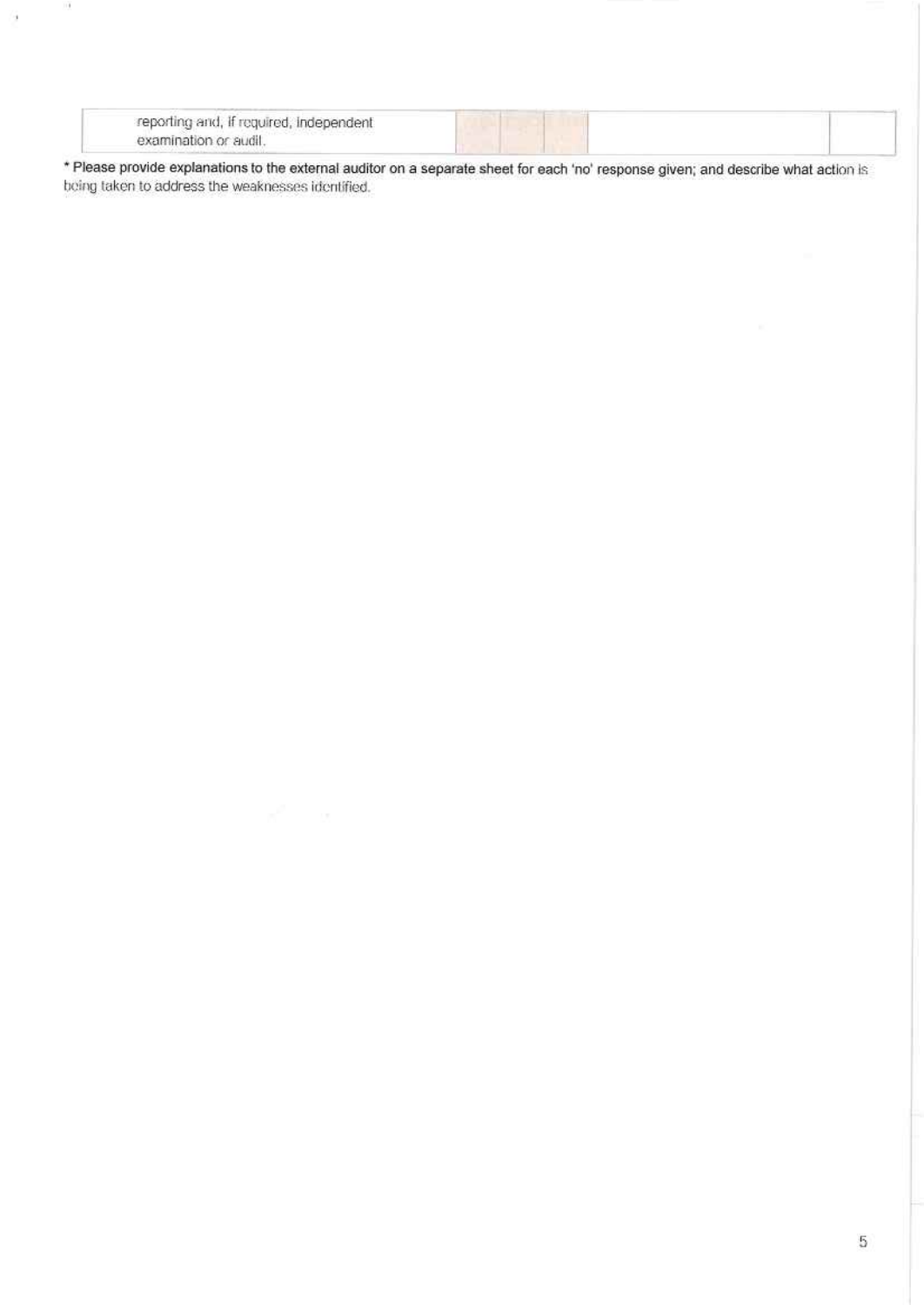## Annual Governance Statement (Part 2)

|    |                                                                                                                                                                                                                         |     | Agreed?         |            | "YES" means that the                                                                                                                                                                                                                                                                        |
|----|-------------------------------------------------------------------------------------------------------------------------------------------------------------------------------------------------------------------------|-----|-----------------|------------|---------------------------------------------------------------------------------------------------------------------------------------------------------------------------------------------------------------------------------------------------------------------------------------------|
|    |                                                                                                                                                                                                                         | Yes | No <sup>'</sup> | <b>N/A</b> | <b>Sollen Andreas</b>                                                                                                                                                                                                                                                                       |
|    | 1. We have prepared and approved minutes for<br>all meetings held by the Council (including its<br>committees) that accurately record the<br>business transacted and the decisions made<br>by the Council or committee. |     |                 |            | Has kept and approved minutes in accordance with<br>Schedule 12, Paragraph 41 of the Local<br>Government Act 1972.                                                                                                                                                                          |
| 2. | We have ensured that the Council's minutes<br>(including those of its committees) are<br>available for public inspection and have been<br>published electronically.                                                     |     |                 |            | Has made arrangements for the minutes to be<br>available for public inspection in accordance with<br>section 228 of the Local Government Act 1972 and<br>has published the minutes on its website in<br>accordance with section 55 of the Local<br>Government (Democracy) (Wales) Act 2013. |

\* Please delete as appropriate.

### Council/Board/Committee approval and certification

The Council is responsible for the preparation of the accounting statements in accordance with the requirements of the Accounts and Audit (Wales) Regulations 2014 and for the preparation of the Annual Governance Statement.

| Certification by the RFO<br>certify that the accounting statements contained in this Annual<br>Return presents fairly the financial position of the COUNCII, and<br>its income and expenditure, or properly presents receipts and | Approval by the Council<br>I confirm that these accounting statements and<br>Annual Governance Statement were approved by the<br>Council under minute reference: |  |  |  |  |
|-----------------------------------------------------------------------------------------------------------------------------------------------------------------------------------------------------------------------------------|------------------------------------------------------------------------------------------------------------------------------------------------------------------|--|--|--|--|
| payments, as the case may be, for the year ended<br>31 March 2020.                                                                                                                                                                | Minute ref: $6 - 13550021$                                                                                                                                       |  |  |  |  |
| RFO signature: 8D ancel                                                                                                                                                                                                           | Chair of meeting signature: 4. Bonetto<br>OG 6                                                                                                                   |  |  |  |  |
| Name: Sarah Daniel                                                                                                                                                                                                                |                                                                                                                                                                  |  |  |  |  |
| Date: 05/05/2021                                                                                                                                                                                                                  | <b>4<sup>Name:</sup></b> Jinn BONETTO                                                                                                                            |  |  |  |  |

### Council re-approval and re-certification (only required if the Annual Return has been amended at audit)

| Certification by the RFO<br>I certify that the accounting statements contained in this Annual<br>Return presents fairly the financial position of the<br>Council/Board/Committee, and its income and<br>expenditure, or properly presents receipts and payments, as the | Approval by the Council/Board/Committee<br>confirm that these accounting statements and<br>Annual Governance Statement were approved by the<br>Council/Board/Committee under minute<br>reference: |  |  |  |
|-------------------------------------------------------------------------------------------------------------------------------------------------------------------------------------------------------------------------------------------------------------------------|---------------------------------------------------------------------------------------------------------------------------------------------------------------------------------------------------|--|--|--|
| case may be, for the year ended<br>31 March 2020.                                                                                                                                                                                                                       | Minute ref:                                                                                                                                                                                       |  |  |  |
| RFO signature:                                                                                                                                                                                                                                                          | Chair of meeting signature:                                                                                                                                                                       |  |  |  |
| Name:                                                                                                                                                                                                                                                                   | Name:                                                                                                                                                                                             |  |  |  |
| Date:                                                                                                                                                                                                                                                                   | Date:                                                                                                                                                                                             |  |  |  |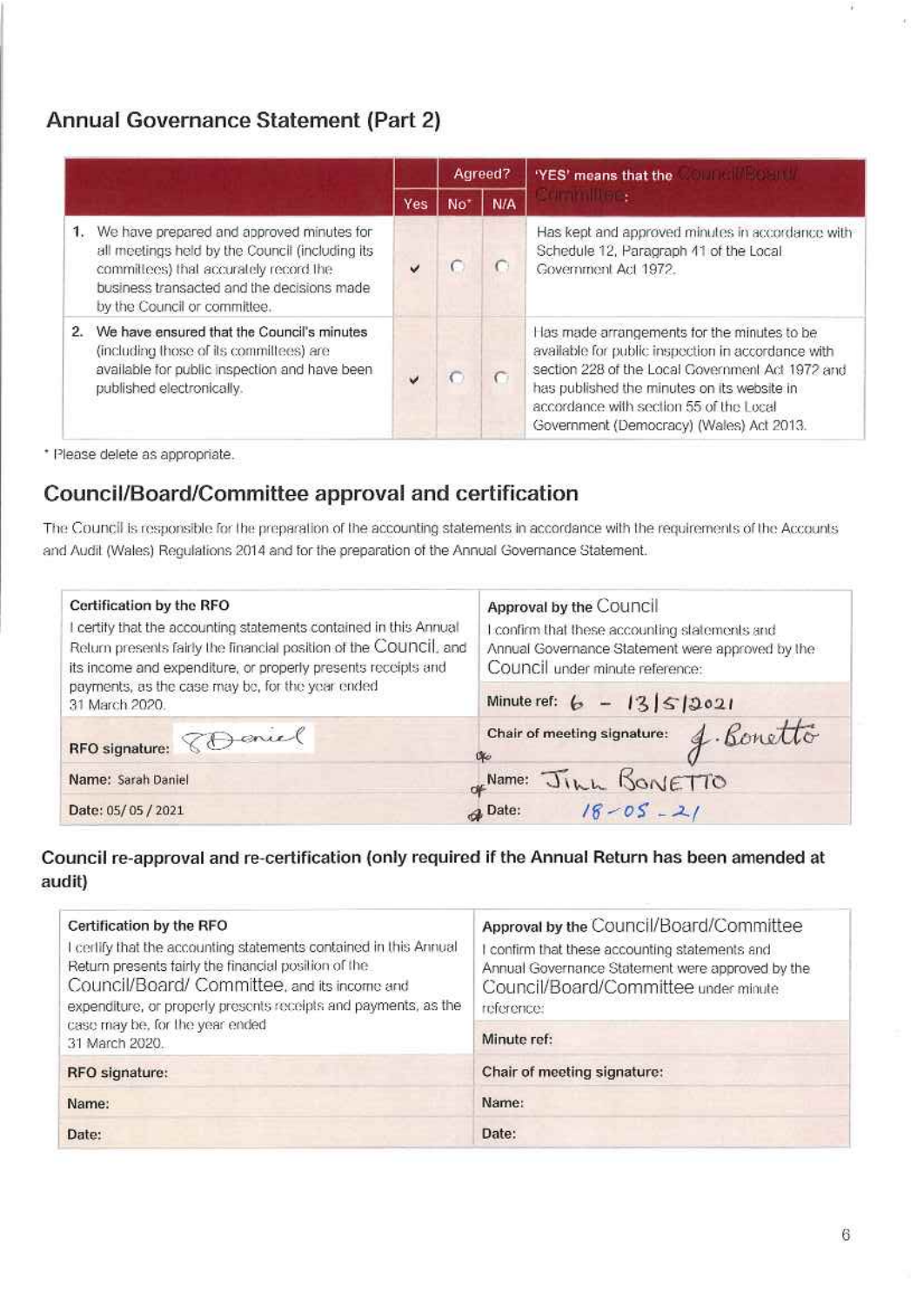### **Auditor General for Wales' Audit Certificate and report**

I report in respect of my audit of the accounts under section 13 of the Act, whether any matters that come to my attention give cause for concern that relevant legislation and regulatory requirements have not been met. My audit has been conducted in accordance with guidance issued by the Auditor General for Wales.

I certify that I have completed the audit of the Annual Return for the year ended 31 March 2020 of:

#### **Taffs Well & Nantgarw Community Council**

### **Auditor General's report**

#### **Audit opinion - Qualified**

Except for the matters reported below, on the basis of my review, in my opinion no matters have come to my attention giving cause for concern that in any material respect, the information reported in this Annual Return:

- has not been prepared in accordance with proper practices;
- that relevant legislation and regulatory requirements have not been met;
- is not consistent with the Council's/Committee's governance arrangements; and
- that the Council/Committee does not have proper arrangements in place to secure economy, efficiency and effectiveness in its use of resources.

#### **Basis of qualification**

I am unable to conclude whether or not the Accounting Statement has been prepared in accordance with proper practice:

- The Council did not maintain proper accounting records for the year
- The Council did not provide information required for the audit thereby limiting the scope of my audit

In my opinion the Annual Governance Statement does not accurately reflect the Council's financial management and governance arrangements in place during 2020-21

- The Council did not have in place proper arrangements for effective financial management
- The Council did not approve its accounts in accordance with the requirements of the Accounts and Audit (Wales) Regulations 2014
- The Council did not have in place an adequate system of internal control

#### **Other matters arising and recommendations**

There are no further matters I wish to draw to the Council's attention

|                                                    | Date: 17/05/2022 |
|----------------------------------------------------|------------------|
|                                                    |                  |
|                                                    |                  |
| <b>Richard Harries, Director, Audit Wales</b>      |                  |
| For and on behalf of the Auditor General for Wales |                  |

**\*** Delete as appropriate.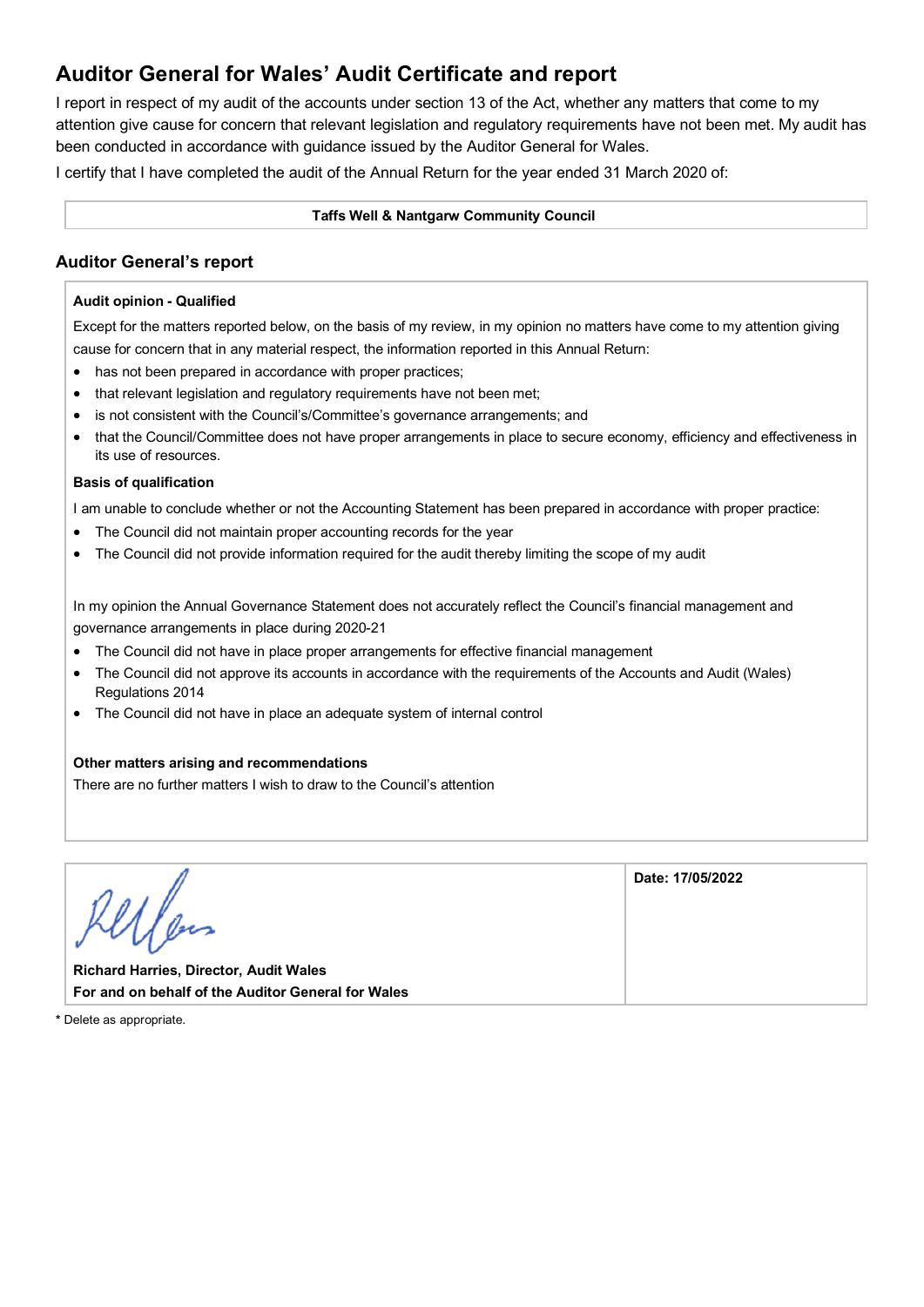### Annual internal audit report to:

X

#### **Taffs Well and Nantgarw Community Council** Name of body:

The Council/Board/Committee's internal audit, acting independently and on the basis of an assessment of risk, has included carrying out a selective assessment of compliance with relevant procedures and controls expected to be in operation during the financial year ending 31 March 2020.

The internal audit has been carried out in accordance with the Council/Board/Committee's needs and planned coverage. On the basis of the findings in the areas examined, the internal audit conclusions are summarised in this table. Set out below are the objectives of internal control and the internal audit conclusions on whether, in all significant respects, the following control objectives were being achieved throughout the financial year to a standard adequate to meet the needs of the Council/Board/Committee.

|    |                                                                                                                                                                                                        |           |           | Agreed?   |                  | Outline of work undertaken as part of                                                          |
|----|--------------------------------------------------------------------------------------------------------------------------------------------------------------------------------------------------------|-----------|-----------|-----------|------------------|------------------------------------------------------------------------------------------------|
|    |                                                                                                                                                                                                        | Yes       | $No+$     | N/A       | Not<br>covered** | the internal audit (NB not required if<br>detailed internal audit report presented<br>to body) |
|    | 1. Appropriate books of account have<br>been properly kept throughout the<br>year.                                                                                                                     |           |           | $\subset$ | $\bigcap$        | For all points 1-12 see Internal<br><b>Audit Report</b>                                        |
|    | 2. Financial regulations have been<br>met, payments were supported by<br>invoices, expenditure was approved<br>and VAT was appropriately<br>accounted for.                                             |           | с         | $\cap$    | $\cap$           |                                                                                                |
|    | 3. The body assessed the significant<br>risks to achieving its objectives.<br>and reviewed the adequacy of<br>arrangements to manage these.                                                            |           | C         | $\circ$   | $\subset$        |                                                                                                |
|    | 4. The annual precept/levy/resource<br>demand requirement resulted from<br>an adequate budgetary process,<br>progress against the budget was<br>regularly monitored, and reserves<br>were appropriate. |           | $\subset$ | $\subset$ | $\circ$          |                                                                                                |
|    | 5. Expected income was fully<br>received, based on correct prices,<br>properly recorded and promptly<br>banked, and VAT was appropriately<br>accounted for.                                            |           | C         | $\subset$ | $\subset$        |                                                                                                |
| 6. | Petty cash payments were<br>properly supported by receipts,<br>expenditure was approved and<br>VAT appropriately accounted for.                                                                        | $\subset$ | $\subset$ |           | $\cap$           |                                                                                                |
|    | 7. Salaries to employees and<br>allowances to members were paid<br>in accordance with minuled<br>approvals, and PAYE and NI<br>requirements were properly applied.                                     | $\subset$ |           | $\subset$ | O                |                                                                                                |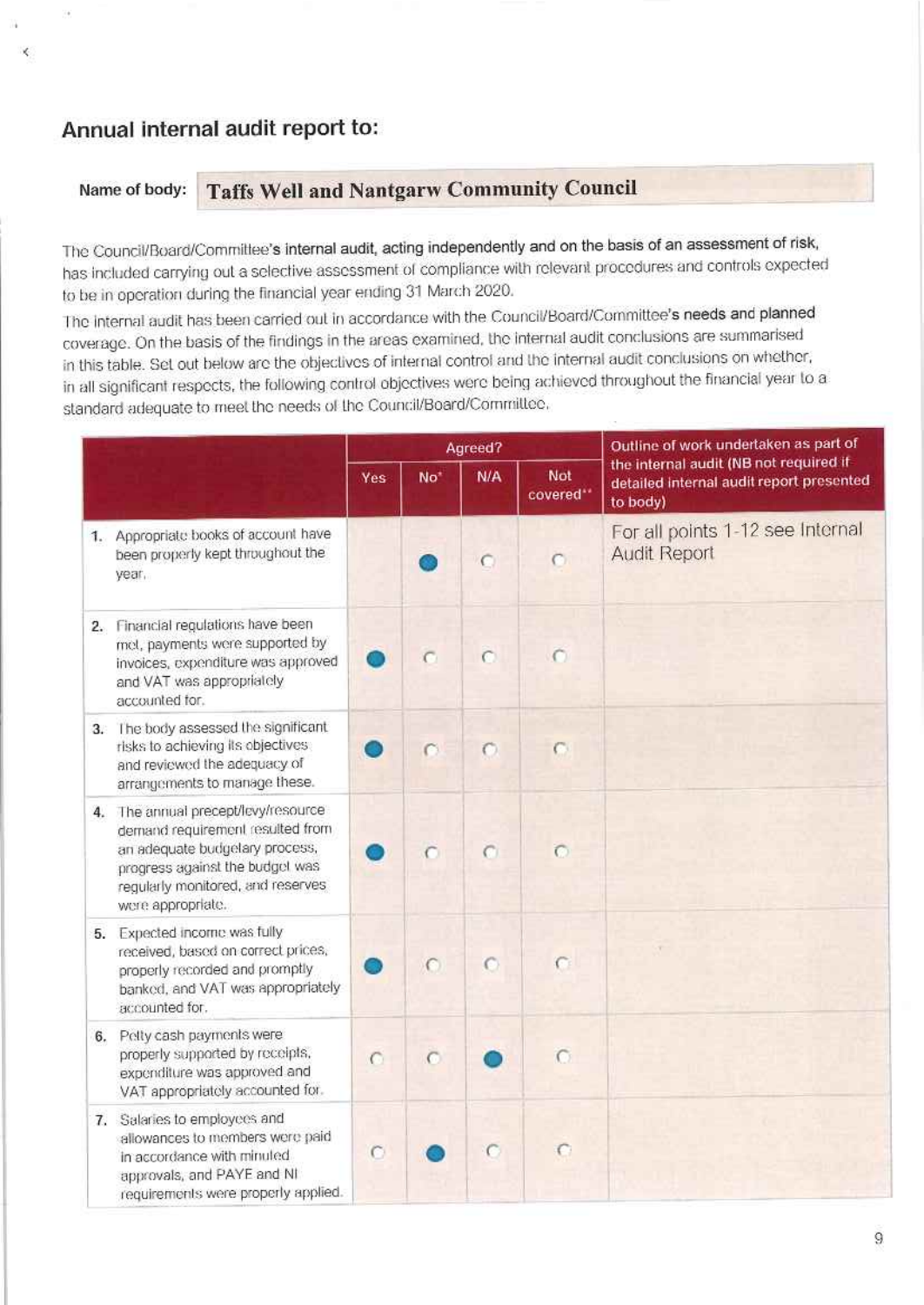|    |                                                                                        |     |                 | Agreed? |                        | Outline of work undertaken as part of                                                          |
|----|----------------------------------------------------------------------------------------|-----|-----------------|---------|------------------------|------------------------------------------------------------------------------------------------|
|    |                                                                                        | Yes | No <sup>*</sup> | N/A     | <b>Not</b><br>covered" | the internal audit (NB not required if<br>detailed internal audit report presented<br>to body) |
| 8. | Asset and investment registers<br>were complete, accurate,<br>and properly maintained. |     |                 |         |                        |                                                                                                |

 $\begin{array}{c} \begin{array}{c} \begin{array}{c} \end{array} \end{array} \end{array}$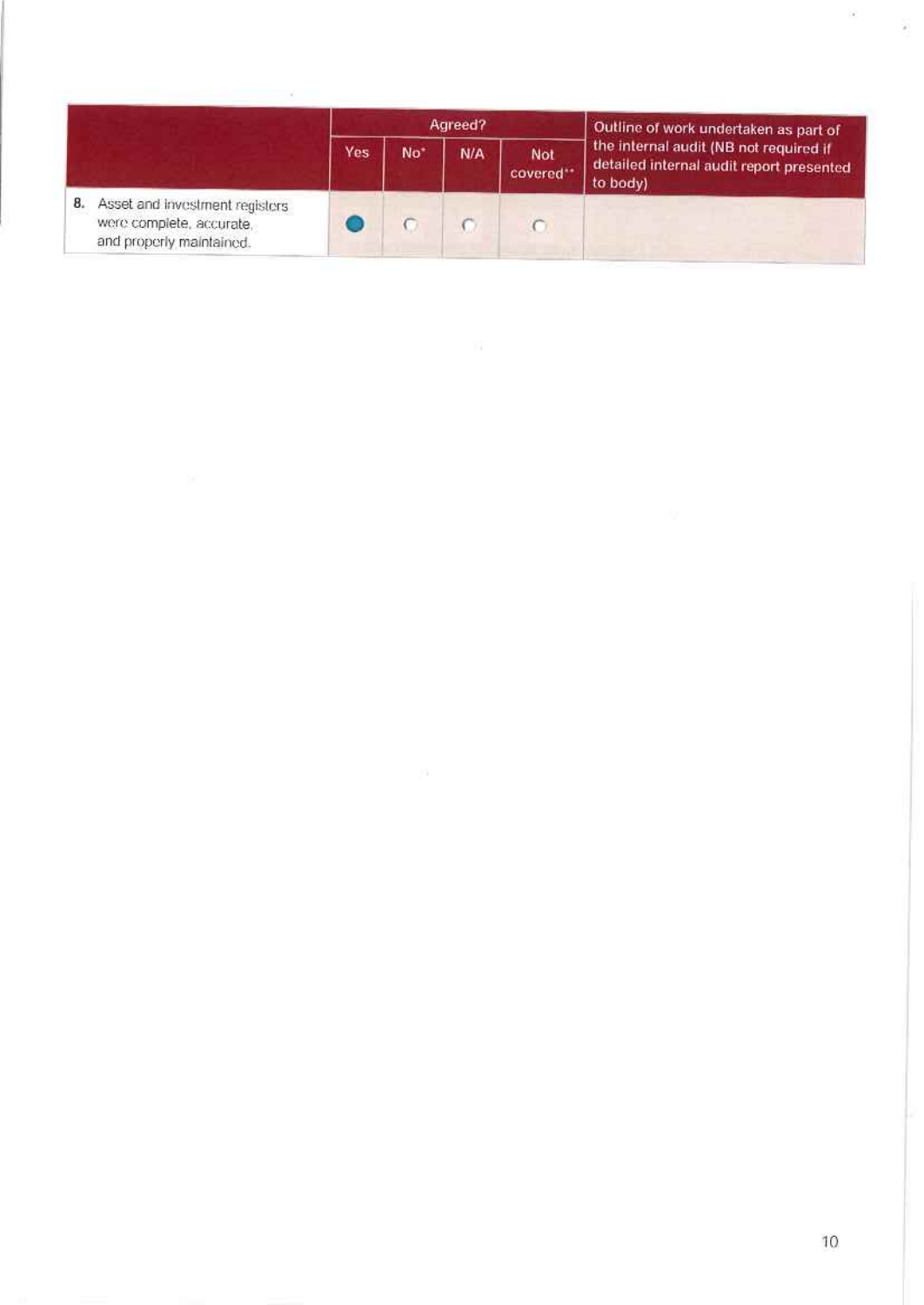|                                                                                                                                                                                                                                                                                                                                               |            |                 | Agreed? |                  | Outline of work undertaken as part of<br>the internal audit (NB not required if<br>detailed internal audit report presented<br>to body) |
|-----------------------------------------------------------------------------------------------------------------------------------------------------------------------------------------------------------------------------------------------------------------------------------------------------------------------------------------------|------------|-----------------|---------|------------------|-----------------------------------------------------------------------------------------------------------------------------------------|
|                                                                                                                                                                                                                                                                                                                                               | <b>Yes</b> | No <sup>*</sup> | N/A     | Not<br>covered** |                                                                                                                                         |
| Periodic and year-end bank account<br>9.<br>reconciliations were properly carried<br>out.                                                                                                                                                                                                                                                     |            | €               | C       | C                |                                                                                                                                         |
| 10. Accounting statements prepared<br>during the year were prepared<br>on the correct accounting basis<br>(receipts and payments/income<br>and expenditure), agreed with the<br>cashbook, were supported by an<br>adequate audit trail from underlying<br>records, and where appropriate,<br>debtors and creditors were properly<br>recorded. |            |                 |         |                  |                                                                                                                                         |
| 11. Trust funds (including charitable<br>trusts). The Council/Board/<br>Committee has met its<br>responsibilities as a trustee.                                                                                                                                                                                                               |            |                 |         | Ö                |                                                                                                                                         |

For any risk areas identified by the **Community of the Community** (list any other risk areas below or on separate sheets if needed) adequate controls existed:

|                                                   | Agreed?        |                 |         |                  | Outline of work undertaken as part of                                                          |  |
|---------------------------------------------------|----------------|-----------------|---------|------------------|------------------------------------------------------------------------------------------------|--|
|                                                   | Yes            | No <sup>+</sup> | N/A     | Not<br>covered** | the internal audit (NB not required if<br>detailed internal audit report presented<br>to body) |  |
| 12. No notification of further<br>risks received. | $\circ$        | $\subset$       | $\odot$ | $\bullet$        |                                                                                                |  |
| 13.                                               | $\overline{C}$ | $\cap$          | $\cap$  | $\cap$           |                                                                                                |  |
| 14.                                               | $\sqrt{ }$     |                 |         |                  |                                                                                                |  |

\* If the response is 'no', please state the implications and action being taken to address any weakness in control identified (add separate sheets if needed).

\*\* If the response is 'not covered', please state when the most recent internal audit work was done in this area and when it is next planned, or if coverage is not required, internal audit must explain why not.

[My detailed findings and recommendations which I draw to the attention of the Council/Board/Committee are included in my detailed report to the Council/Board/Committee dated 16th April 2021.] \* Delete if no report prepared.

### Internal audit confirmation

I/we confirm that as the Council's internal auditor, I/we have not been involved in a management or administrative role within the body (including preparation of the accounts) or as a member of the body during the financial years 2018-19 and 2019-20. I also confirm that there are no conflicts of interest surrounding my appointment.